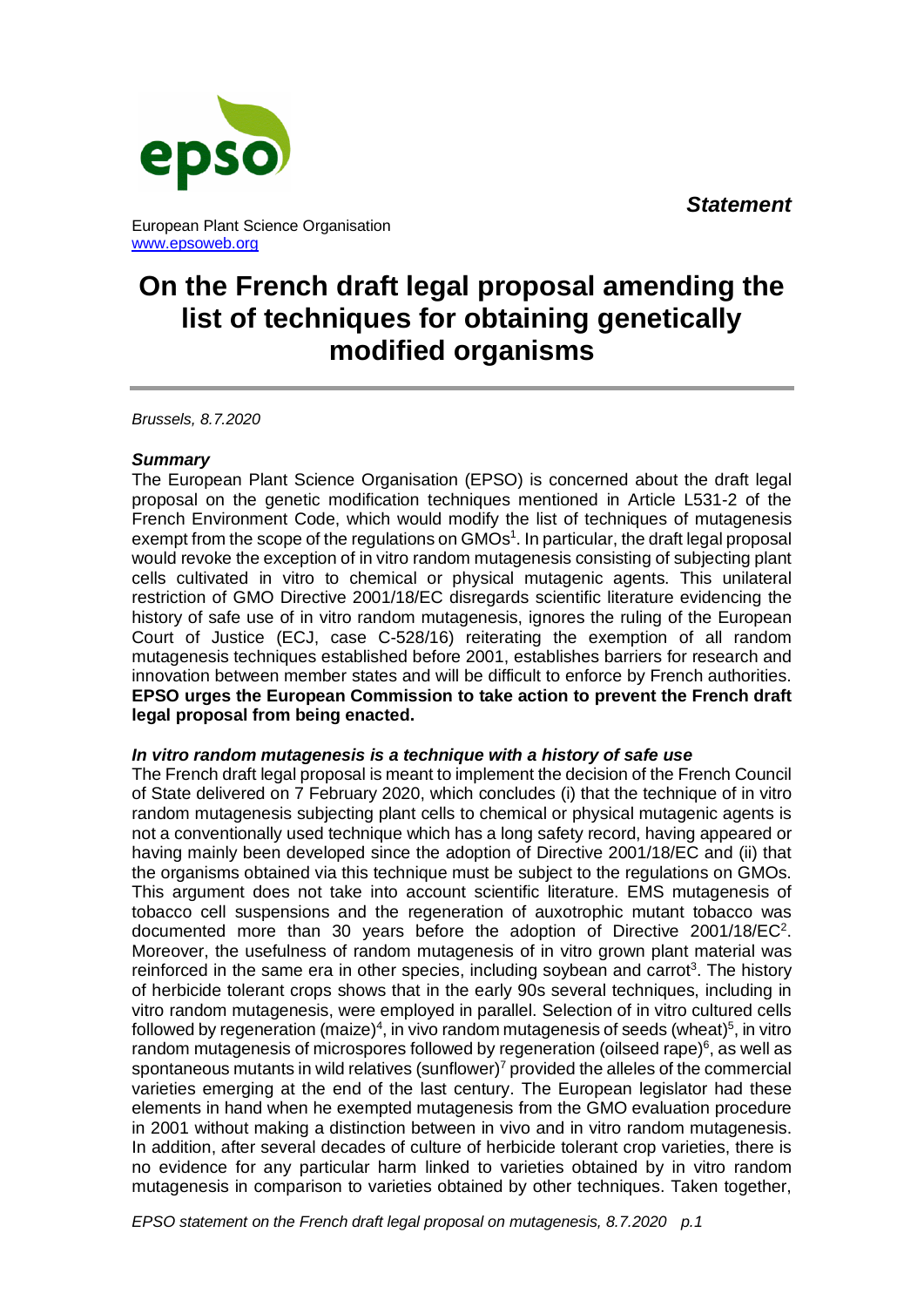all these arguments lead EPSO to consider that in vitro random mutagenesis is a technique with a history of safe use.

A more detailed analysis of the history and impact of in vitro mutagenesis is provided in the opinion on the French draft legal proposal by the European Technology Platform "Plants for the Future"<sup>8</sup>, to which EPSO contributed and which EPSO fully supports.

## *Barriers for research and innovation*

Beyond these scientific arguments of particular importance to EPSO, several other aspects need to be considered. The draft legal proposal would lead to a distortion in research and varietal innovation depriving scientists and breeders active in France or on the French market not only from the use of the technique, but also from the breeder's privilege to further improve varieties that involved in vitro random mutagenesis somewhere in their pedigree. The draft legal proposal would also be problematic to enforce, since it is difficult to know, after several decades of non-regulated use of the technique, whether a present variety has been produced by in vitro random mutagenesis or obtained by crossing with a variety obtained by the technique. Furthermore, even if a mutation providing an advantageous trait possibly could be detected, it would be impossible to prove that is has been obtained by in vitro or in vivo mutagenesis, selective in vitro culture or spontaneously. The resulting legal uncertainty would negatively impact research and development in Europe.

## *Conclusion*

The French draft legal proposal disregards scientific evidence and action by the European Commission is needed to prevent it from being acted.

*This statement summarises EPSO's input into the opinion on the French draft legal proposal of the European Technology Platform "Plants for the Future". It was developed by EPSO Agricultural Technology Working Group members and approved by the EPSO Representatives and Board.*

### **References**

<sup>1</sup> French draft Decree amending the list of techniques for obtaining genetically modified organisms traditionally used without any noted drawbacks with regard to public health or the environment [\(https://ec.europa.eu/growth/tools-](https://ec.europa.eu/growth/tools-databases/tris/en/index.cfm/search/?trisaction=search.detail&year=2020&num=280&mLang=EN)

[databases/tris/en/index.cfm/search/?trisaction=search.detail&year=2020&num=280&mLang=E](https://ec.europa.eu/growth/tools-databases/tris/en/index.cfm/search/?trisaction=search.detail&year=2020&num=280&mLang=EN) [N\)](https://ec.europa.eu/growth/tools-databases/tris/en/index.cfm/search/?trisaction=search.detail&year=2020&num=280&mLang=EN)

<sup>2</sup> Carlson PS (1970) Induction and isolation of auxotrophic mutants in somatic cell cultures of *Nicotiana tabacum*. Science 168:487-489

<sup>3</sup> Sung ZR (1976). Mutagenesis of cultured plant cells. Genetics, 84: 51-57 (PMID: 17248732).

<sup>4</sup> Anderson PA, Georgeson M (1989) Herbicide-tolerant mutants of corn. Genome 31:994-999 (doi: 10.1139/g89-173).

<sup>5</sup> Newhouse K, Smith WA, Starrett MA, Schaefer TJ, Singh BK (1992) Tolerance to imidazolinone herbicides in wheat. Plant Physiol 100:882–886.

<sup>6</sup> Swanson EB, Herrgesell MJ, Arnoldo M, Sippell DW, Wong RSC (1989). Microspore mutagenesis and selection: Canola plants with field tolerance to the imidazolinones. Theor Appl Genet 78:525-530 (doi: 10.1007/BF00290837).

 $^7$  Al-Khatib K, Baumgartner JR, Peterson DE and Currie RS (1998) Imazethapyr resistance in common sunflower (Helianthus annuus). Weed Sci 46:403–407.

<sup>8</sup> Opinion on the French decree proposal by the European Technology Platform "Plants for the Future" [www.plantetp.org/system/files/publications/files/plantetp\\_fd\\_opinion\\_20200707.pdf](http://www.plantetp.org/system/files/publications/files/plantetp_fd_opinion_20200707.pdf)

*EPSO statement on the French draft legal proposal on mutagenesis, 8.7.2020 p.2*